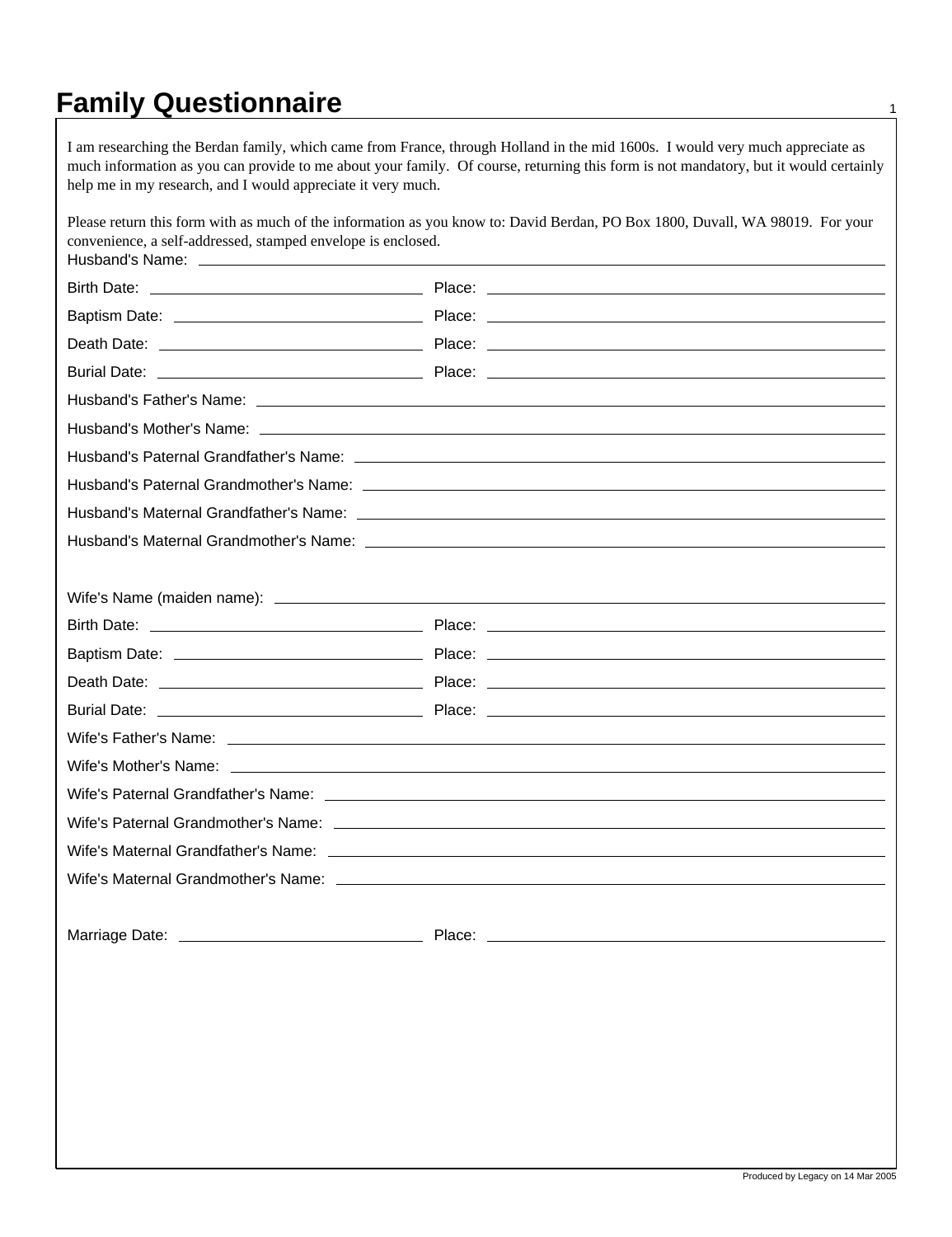## **Family Questionnaire** 2

| Death Date:                                                                                                                                                                                                                          | Place: |
|--------------------------------------------------------------------------------------------------------------------------------------------------------------------------------------------------------------------------------------|--------|
|                                                                                                                                                                                                                                      |        |
|                                                                                                                                                                                                                                      |        |
|                                                                                                                                                                                                                                      |        |
| Other Information: <u>example and the set of the set of the set of the set of the set of the set of the set of the set of the set of the set of the set of the set of the set of the set of the set of the set of the set of the</u> |        |
|                                                                                                                                                                                                                                      |        |
|                                                                                                                                                                                                                                      |        |
|                                                                                                                                                                                                                                      |        |
|                                                                                                                                                                                                                                      |        |
|                                                                                                                                                                                                                                      |        |
|                                                                                                                                                                                                                                      |        |
|                                                                                                                                                                                                                                      |        |
|                                                                                                                                                                                                                                      |        |